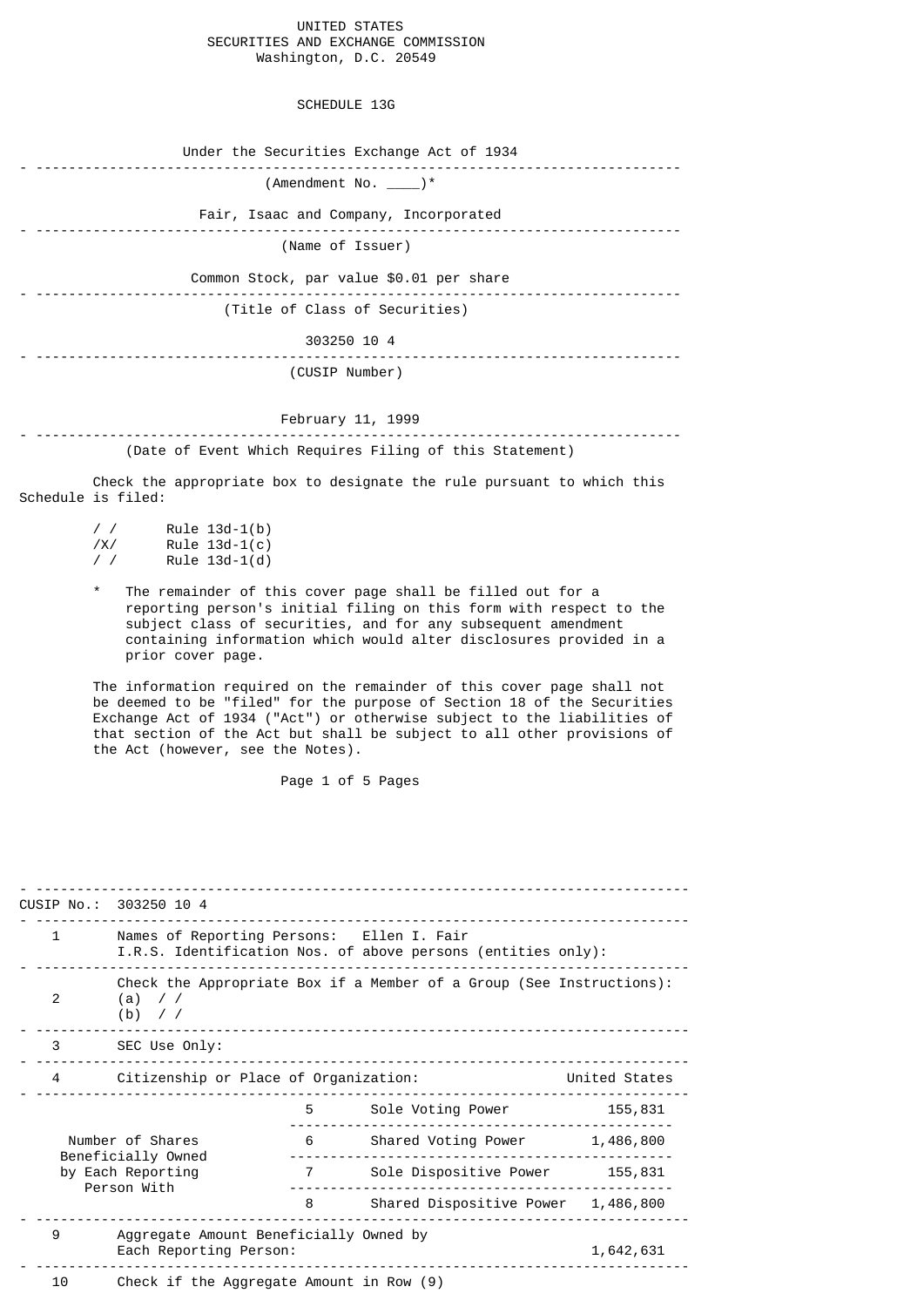|                 | Excludes Certain Shares (See Instructions):        |       |
|-----------------|----------------------------------------------------|-------|
| 11              | Percent of Class Represented by Amount in Row (9): | 11.7% |
| 12 <sup>7</sup> | Type of Reporting Person (See Instructions):       | ΤN    |

Page 2 of 5 Pages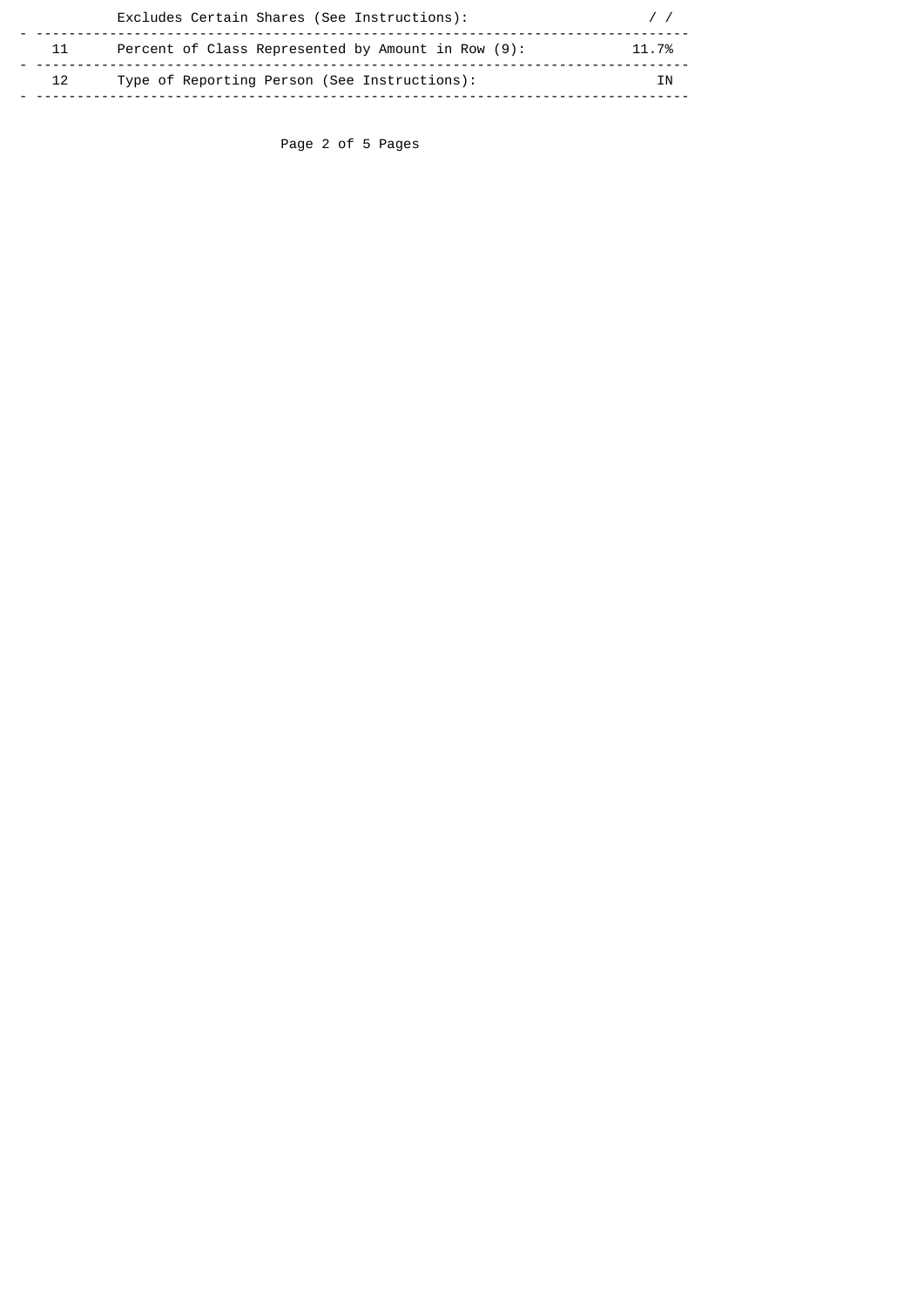Item 1. - -------

(a) Name of Issuer: Fair, Isaac and Company, Incorporated

 (b) Address of Issuer's Principal Executive Offices: 120 North Redwood Drive, San Rafael, California 94903

## Item 2.

- -------

(a) Name of Person Filing: Ellen I. Fair

- (b) Address of Principal Business Office or, if none, Residence: 566 Old Quarry Road North, Larkspur, California 94939
	- (c) Citizenship: United Stated
	- (d) Title of Class of Securities: Common Stock, par value \$0.01 per

share.

(e) CUSIP Number: 303250 10 4

Item 3.

- -------

 If this statement is filed pursuant to sections 240.13d-1(b) or 240.13d-2(b) or (c), check whether the person filing is a:

- (a) / / Broker or dealer registered under section 15 of the Act (15 U.S.C. 78o);
- (b) / / Bank as defined in section  $3(a)(6)$  of the Act (15 U.S.C. 78c);
- (c) / / Insurance company as defined in section  $3(a)(19)$  of the Act (15 U.S.C. 78c);
- (d) / / Investment company registered under section 8 of the Investment Company Act of 1940 (15 U.S.C. 80a-8);
- (e) / / An investment adviser in accordance with section 240.13d-1(b)(1)(ii)(E);
- (f) / / An employee benefit plan or endowment fund in accordance with section 240.13d-1(b)(1)(ii)(F);
- (g) / / A parent holding company or control person in accordance with section 240.13d-1(b)(1)(ii)(G);
- (h) / / A savings association as defined in section 3(b) of the Federal Deposit Insurance Act (12 U.S.C. 1813);
- (i)  $\ell$  / A church plan that is excluded from the definition of an investment company under section 3(c)(14) of the Investment Company Act of 1940 (15 U.S.C. 80a-3);

Page 3 of 5 Pages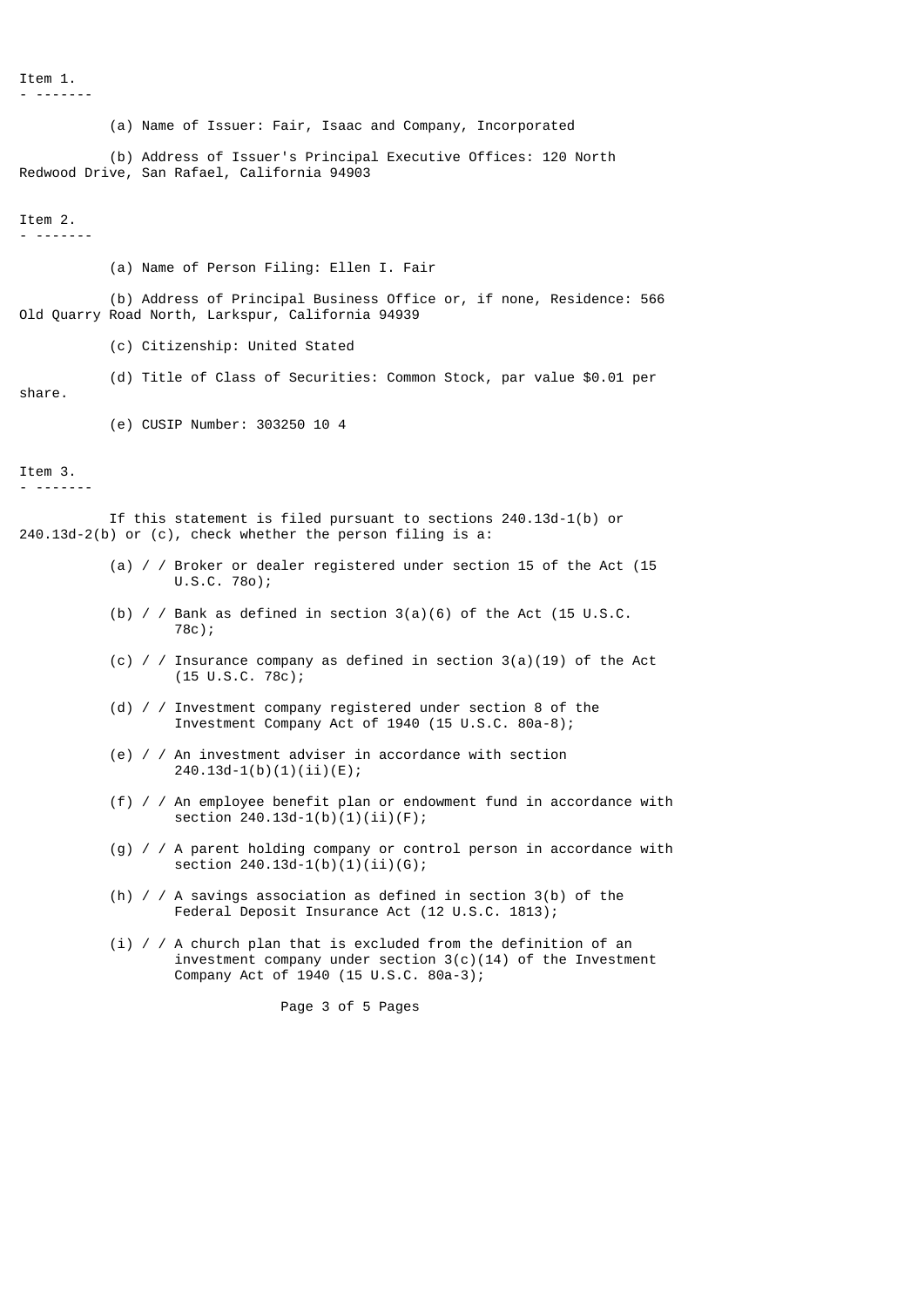(i) / / Group, in accordance with section  $240.13d-1(b)(1)(ii)(J)$ .

```
Item 4. Ownership.<br>- ------- --------
- ------- ---------
```
 Provide the following information regarding the aggregate number and percentage of the class of securities of the issuer identified in Item 1.

|                       | (a) Amount beneficially owned:                                  | 1,642,631 |
|-----------------------|-----------------------------------------------------------------|-----------|
| (b) Percent of class: |                                                                 | 11.7%     |
|                       | (c) Number of shares as to which the person has:                |           |
| (i)                   | Sole power to vote or to direct the vote:                       | 155,831   |
| (i)                   | Shared power to vote or to direct the vote:                     | 1,486,800 |
|                       | (iii) Sole power to dispose or to direct the<br>disposition of: | 155,831   |
| (iv)                  | Shared power to dispose or to direct the<br>disposition of:     | 1,486,800 |
|                       |                                                                 |           |

Item 5. Ownership of Five Percent or Less of a Class. - ------- --------------------------------------------

 If this statement is being filed to report the fact that as of the date hereof the reporting person has ceased to be the beneficial owner of more than five percent of the class of securities, check the following / /.

Item 6. Ownership of More than Five Percent on Behalf of Another Person. - ------- ---------------------------------------------------------------

 1,486,800 of the shares which are the subject of this Schedule 13G are beneficially owned pursuant to the provisions of The William Rodden Fair and Inger Johanne Fair Revocable Trust, over which Ellen I. Fair, Erik E. Fair, Christian Fair and Inger J. Fair are co-trustees and share voting and dispositive power. The filing of this Schedule 13G shall not be construed as an admission that Ellen I. Fair is, for the purposes of Section 13(d) or 13(g) of the Securities Exchange Act of 1934, the beneficial owner of such 1,486,800 shares.

Item 7. Identification and Classification of the Subsidiary Which Acquired the - ------- ---------------------------------------------------------------------- Security Being Reported on By the Parent Holding Company. --------------------------------------------------------

Not applicable.

Item 8. Identification and Classification of Members of the Group.

- ------- ---------------------------------------------------------

Not applicable.

Page 4 of 5 Pages